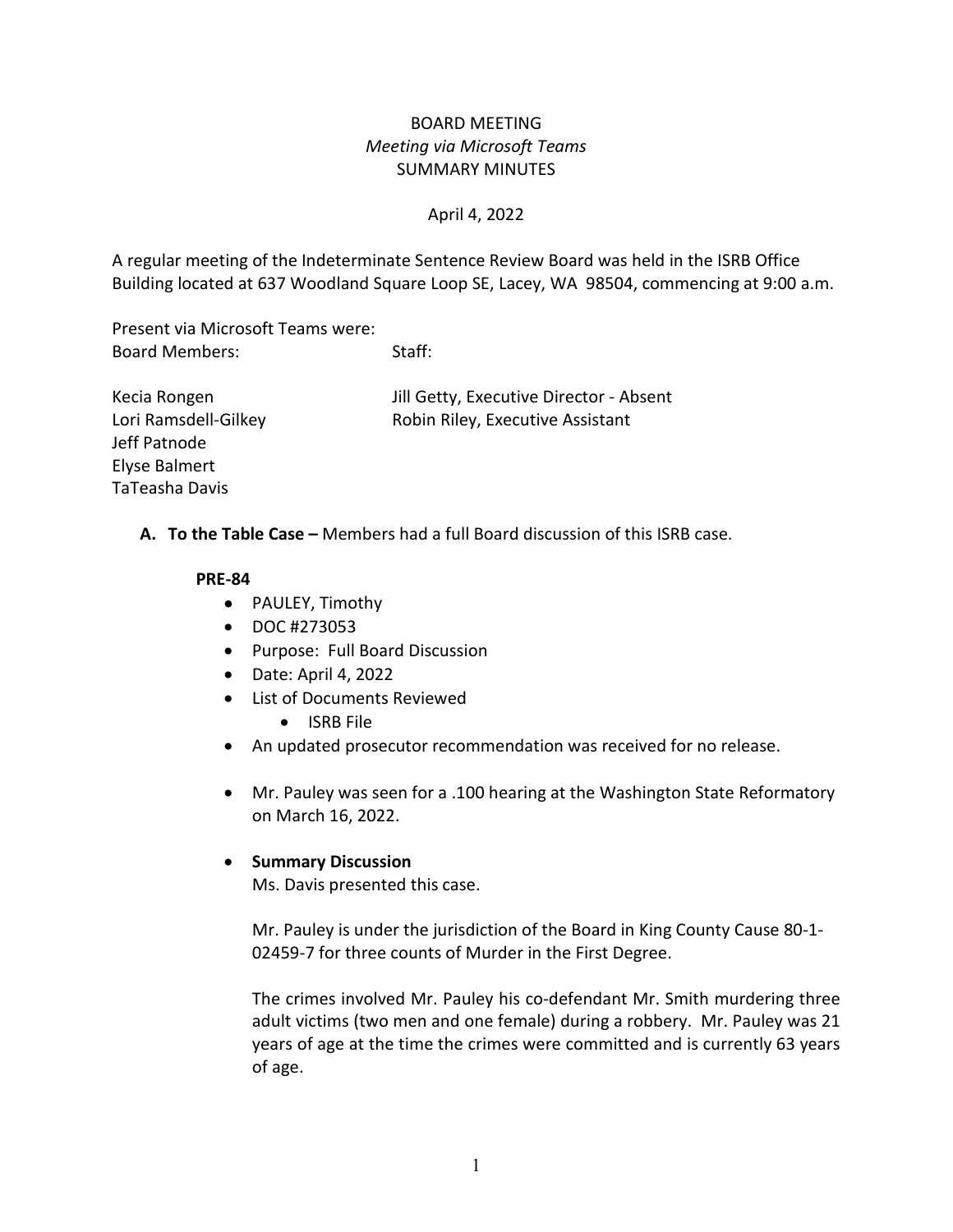Mr. Pauley received a juvenile conviction for malicious mischief in 1976. He also had a robbery conviction out of King County for driving the car while his friend robbed a store.

Risk assessments show Mr. Pauley is a low risk to re-offend.

Mr. Pauley's last serious infraction was in 1995.

Mr. Pauley has completed chemical dependency treatment since his last hearing which was recommended by the Board at his previous hearing. He has also completed Alternatives to Violence and became a facilitator. He was also a Men Facilitating Change mentor and completed Healing and Education for Accountability and Liberation (H.E.A.L.) program in 2017 and became a facilitator in 2019. He completed Bridges to life as well.

Mr. Pauley's behavior displays development of a pro-social attitude.

 Mr. Pauley would like to parole to a clean and sober transition house. He has positive family and community support.

• **Decision:** 

The panel finds Mr. Pauley parolable on or about his parole eligibility date July 2, 2022.

#### • **Reasons:**

- Mr. Pauley's risk assessment tools rate his overall risk of reoffending as LOW in terms of violent recidivism:
	- Psychopathy Checklist Revised (PCL-R) scored him in the low range for psychopathy; Violence Risk Appraisal Guide (VRAG) Bin 6 of 9; Historical Clinical Risk Management-20 Version 3 (HCR-20 V3) HCR-20v3- low range for Imminent violence; Structured Assessment of Protective Factors (SAPROF)- High range of protective factors in all three categories; internal, external, and motivational.
- Mr. Pauley has successfully completed Chemical Dependency treatment and has abstained from using drugs or alcohol since April 1995. His release plan also incorporates residing at a transitional home that mandates weekly sober support groups.
- Mr. Pauley has strong pro-social community support in his brother and sister with whom he has maintained regular contact. He also submitted thirty-four letters of support from the community and a thorough release plan. "Mr. Pauley is less likely to engage in criminal activity in the presence of strong family and positive peer support." Lisa Robtoy, Psy. D.